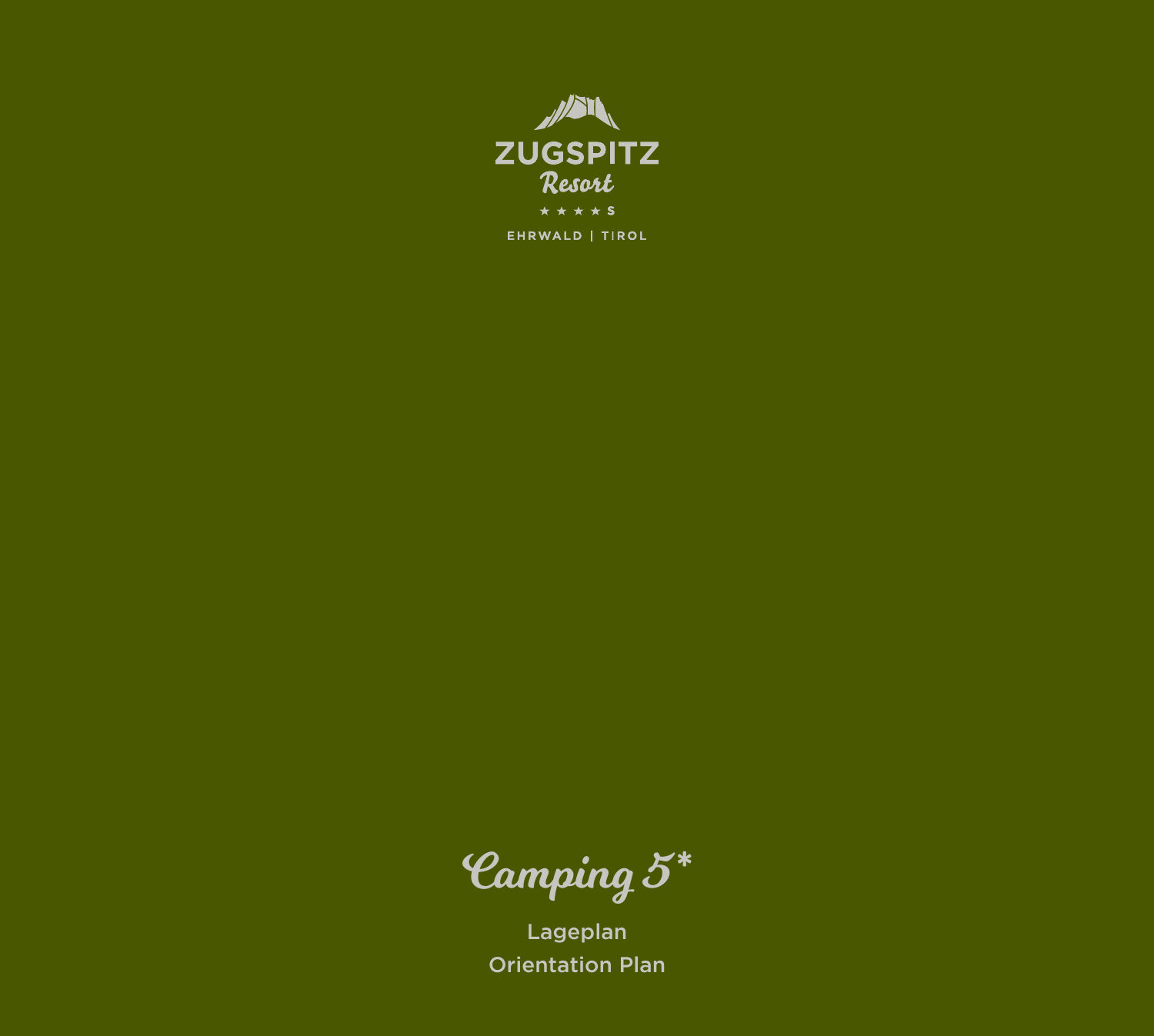# Camping **Overview**

- e Adventure play area
- f Go-kart track
- g Indoor play area (boulder wall, play arena, kart track,Cinema, theatre, youth room with pool table, supervised nursery)
- h Kids' water world
- Youth room with table football & table tennis
- Fitness room
- Kids Playground

# **Camping** Übersicht



- Duschen / WC
- Privat-Mietduschkabinen 1-19
- 20 komfortable private Baderäume
- d Badehaus DELUXE









#### **1 Leisure worlds / Shop / Reception**

- . Reception
- . Zugspitz Shop
- À-la-carte restaurant "Zirbenstube"
- . Hotel bar and Lounge areas
- . Sun terrace

### **2 Activity and Vitality World**

- Campingbutler
- C Chemikaltoiletten-Entleerung m. Wasserstelle
- Müllentsorgung
- Wasserversorgung
- Wasserentsorgung
- l Trockenraum (Waschm. & Geschirrspüler)
- m Hundepflege
- . Sauna complex (adults)
- . Family sauna and steam room
- . Indoor and outdoor pool

#### **3 Sanitation facilities / Bath house**

- a Showers / WC
- Private rental shower cabins 1-19
- 20 comfortable, private bathrooms
- d Bath house DELUXE

## **4 Adventure worlds**

### **Camping**

- B Campingbutler
- C Chemical toilet emptying & water station
- M Waste disposal
- W Water station
- E Waste water connection
- l Drying room (Washing machine & dishwasher)
- m Dog care

#### **Miscellaneous**

- n Tyrolean Zugspitze cable car
- o Bus stop
- **1 Genusswelten / Shop / Rezeption**
- . Rezeption
- . Zugspitz Shop
- À-la-carte Restaurant "Zirbenstube"
- . Hotelbar und Lounge-Areas
- . Sonnenterrasse

#### **2 Aktiv- & Vitalwelt**

- . Saunalandschaft (Erwachsene)
- Familiensauna und -dampfbad
- . In- und Outdoor-Pool

#### **3 Sanitäranlagen / Badehaus**

#### **4 Erlebniswelten**

- e Abenteuerspielplatz mit Trampolin
- Go-Kart-Bahn
- Indoor-Spielbereiche (Boulderwand, Play Arena, Kartbahn, Kino, Theater, Jugendraum mit Billard, Betreuter Kindergarten)
- Kinder-Wasserwelt
- i Jugendraum mit Kicker und Tischtennis
- Fitnessraum
- k Kinderspielplatz

### **Camping**

### **Sonstiges**

- n Tiroler Zugspitzbahn
- o Bushaltestelle